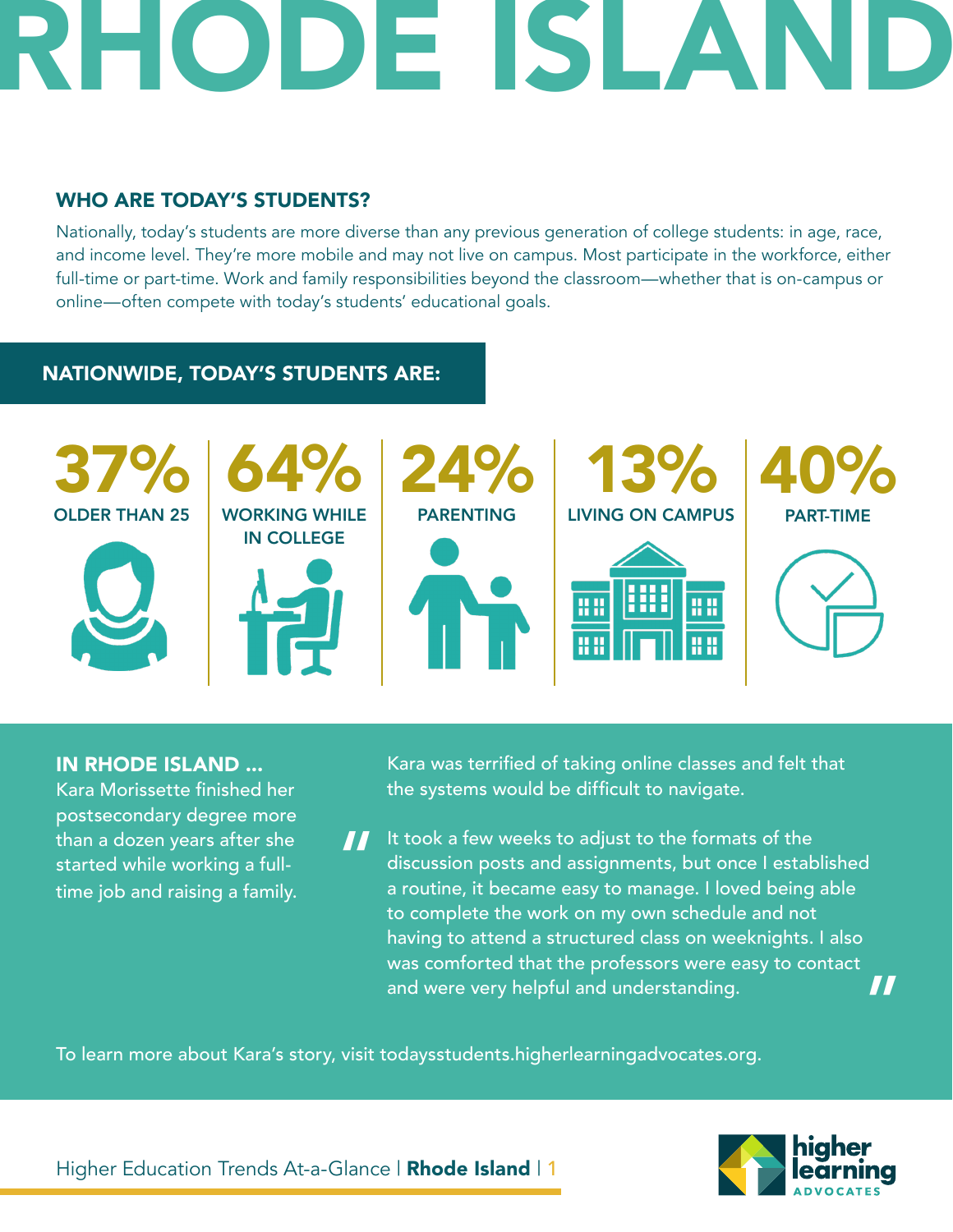## ODE ISL

### SNAPSHOT: How do Rhode Island's numbers stack up?

To better understand how Rhode Island compares to the national higher education landscape, look to the data below detailing trends in enrollment, federal student aid, tuition and fees, earnings, and attainment comparing national and state level data.



*2 https://www.cnbc.com/2017/07/03/this-is-the-agemost-americans-pay-off-their-student-loans.html*

### Higher Education Trends At-a-Glance | Rhode Island | 2

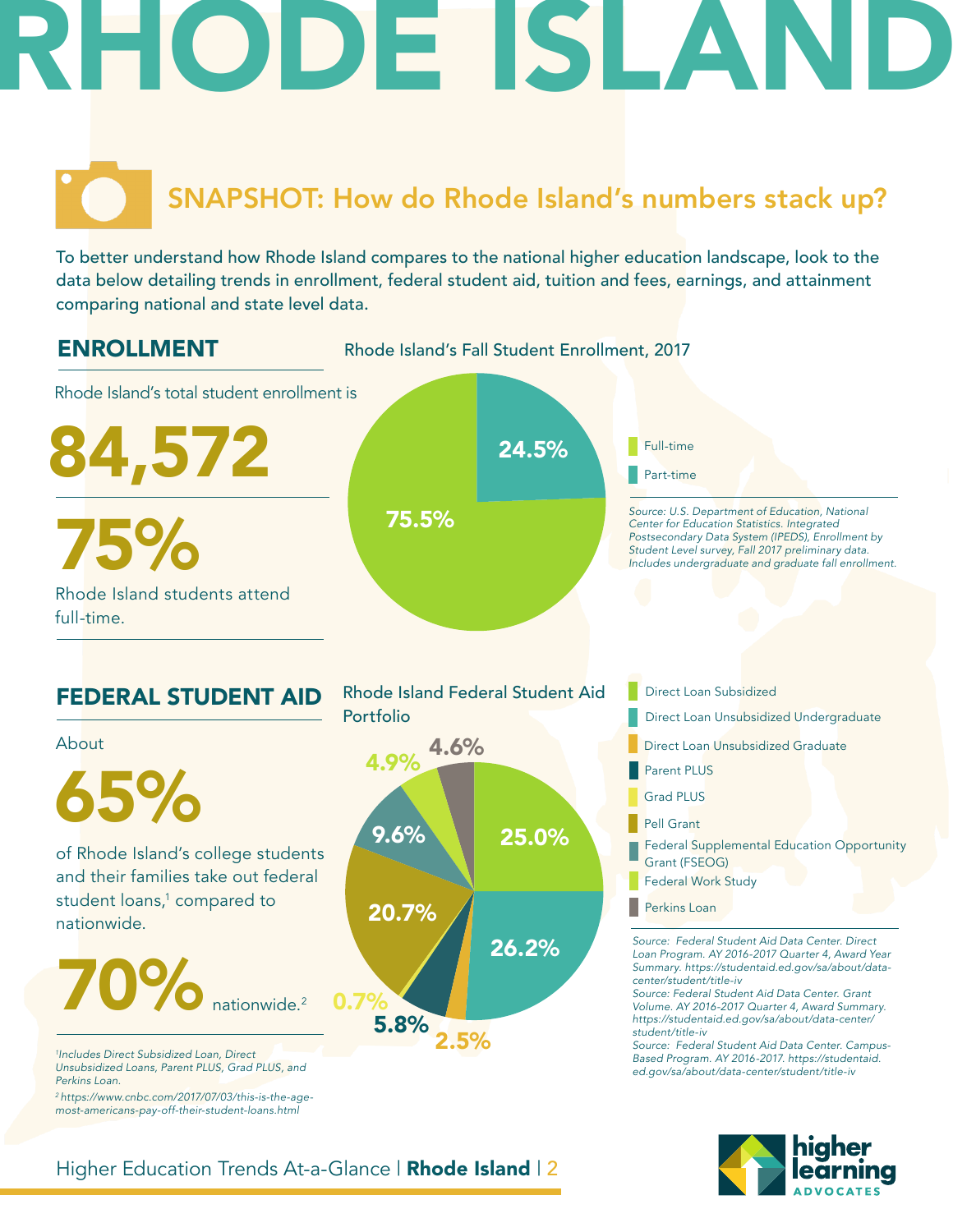## ODE ISLAI

### SNAPSHOT: How do Rhode Island's numbers stack up?

### TUITION & FEES

Rhode Island's institutions of higher education tuition & fees are above the national average.

*Source: College Board. Trends in College Pricing 2018. Figure 5 and 6. https://trends.collegeboard. org/college-pricing*

*Source: College Board. Average Tuition and Fees and Room and Board in Current Dollars, 2017-18 and 2018-19.*

*https://trends.collegeboard.org/college-pricing/* figures-tables/average-published-undergraduate*charges-sector-2018-19*

### ATTAINMENT

In 2016-2017, above-average rates of Rhode Island students obtained bachelor's degrees compared to the rest of the nation.

#### Average Tuition & Fees | 2018-2019



#### Percentage of Degrees & Certificates Awarded | 2016-2017





*Source: U.S. Department of Education, National Center for Education Statistics. Integrated Postsecondary Education Data System (IPEDS), Completions Survey by Gender, 2016-2017 academic year. Source: Ginder, S.A., Kelly-Reid, J.E., and Mann, F.B. (2018). Postsecondary Institutions and Cost of Attendance in 2017– 18; Degrees and Other Awards Conferred, 2016–17; and 12-Month Enrollment, 2016–17: First Look (Provisional Data) (NCES 2018-060rev). U.S. Department of Education. Washington, DC: National Center for Education Statistics. Retrieved November 2018 from https://nces.ed.gov/pubs2018/2018060REV.pdf* Note: Certificates only include less than one year and at *least one year but less than 4 years.*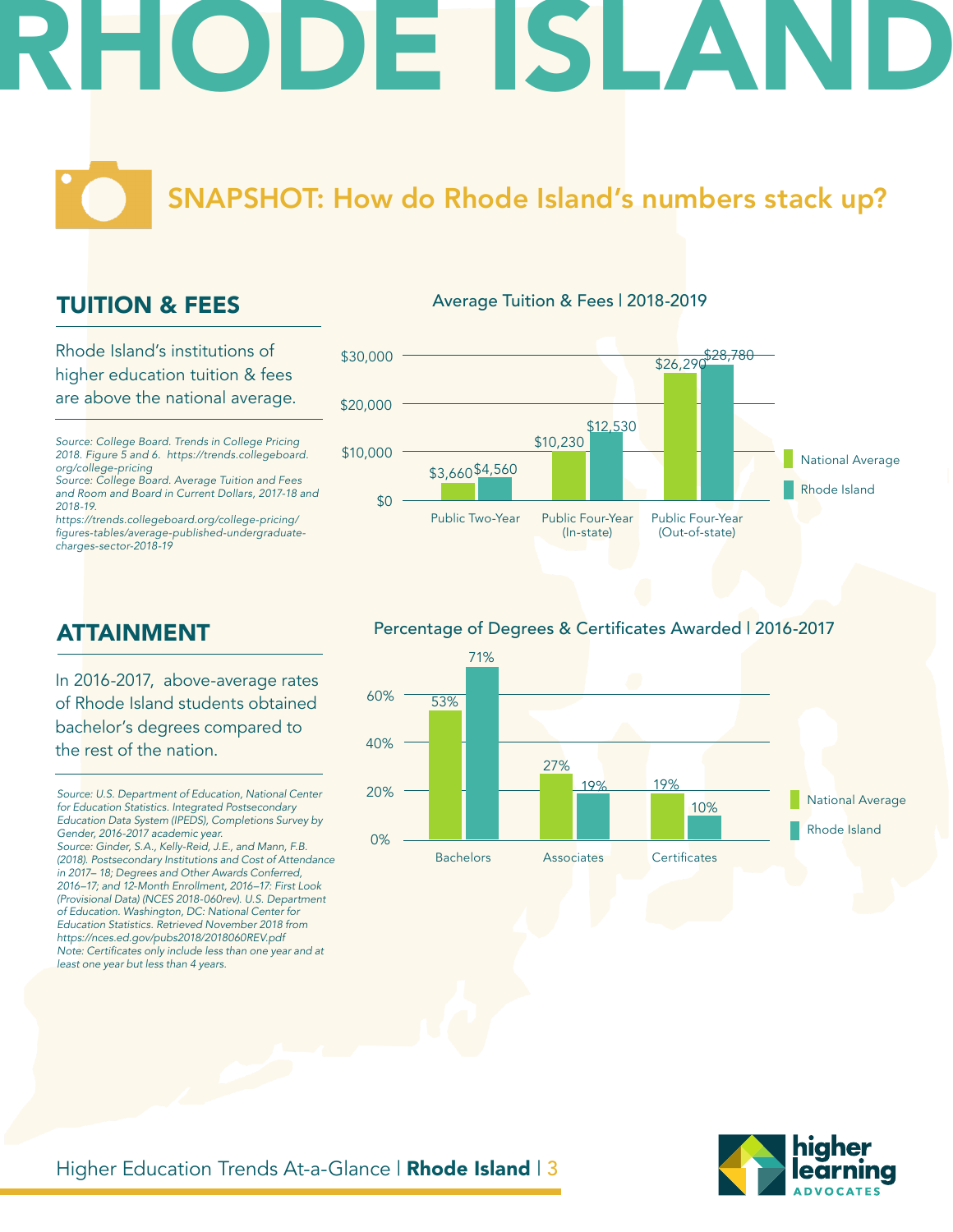## ODE ISLA

### SNAPSHOT: How do Rhode Island's numbers stack up?

### ATTAINMENT *continued*

Rhode Island Education Levels for Residents Ages 25-64

As of February 2019,

13.1% 46.5%

of Rhode Island residents ages 25- 64 have obtained a certificate or postsecondary degree.

NATIONALLY,

7.6%

of Americans ages 25-64 have obtained a certificate or postsecondary degree.3



### Percentage of Rhode Island Residents Ages 25-64 with at least an Associate's Degree by Race



*Source: Lumina Foundation. A Stronger Nation. February 22, 2019. http://strongernation.luminafoundation.org/ report/2019/#state/RI*



<sup>3</sup>*http://strongernation.luminafoundation.org/ report/2019/#state/RI*

Higher Education Trends At-a-Glance | Rhode Island | 4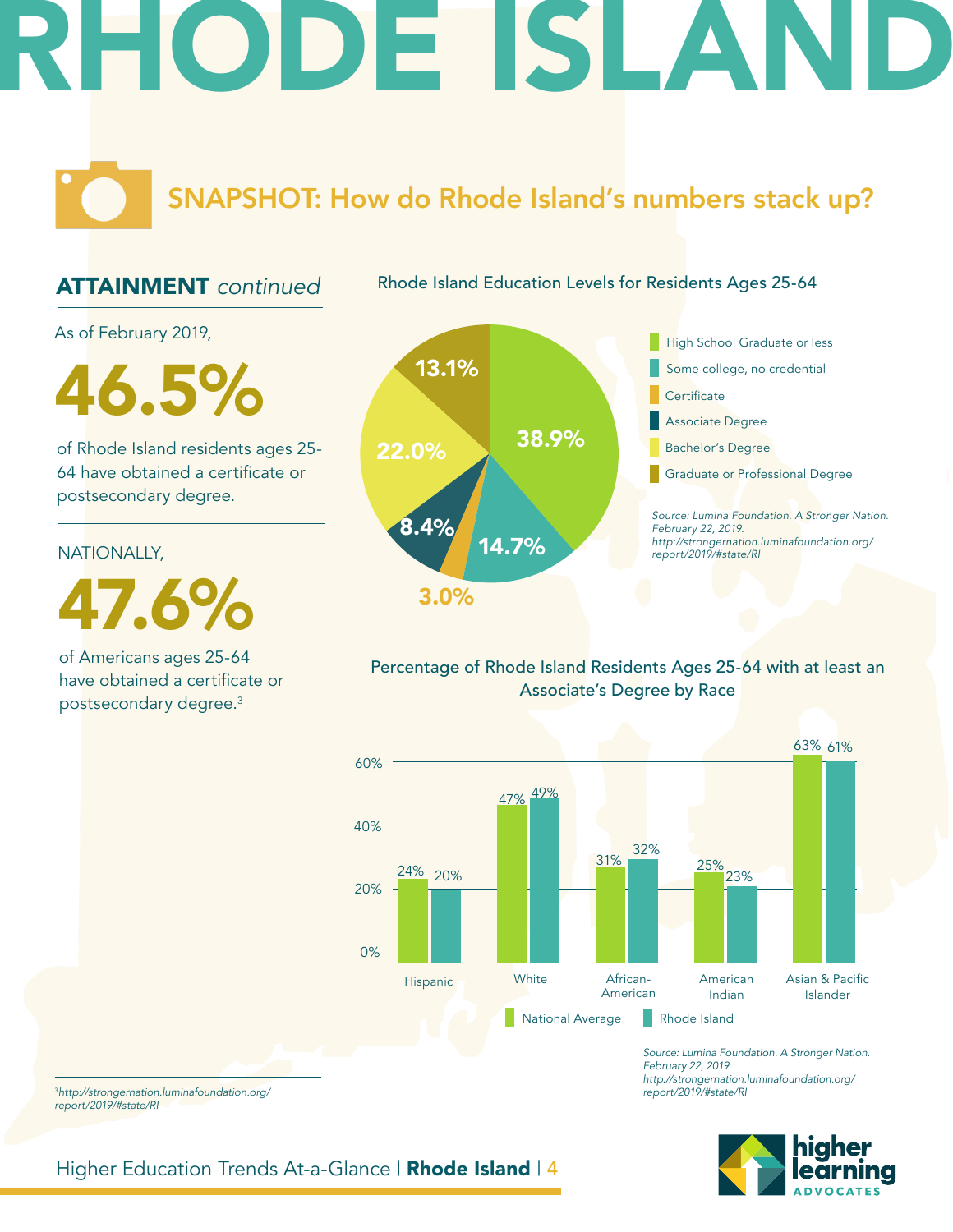# ODE ISL

### SNAPSHOT: How do Rhode Island's numbers stack up?

### EARNINGS AND EMPLOYMENT

Americans who earn a postsecondary degree or credential have higher earnings potential.

*Source: Georgetown University Center for Education*  and Workforce. Certificates: Gateway to Gainful *Employment and College Degrees. https://cew.* georgetown.edu/cew-reports/certificates/

Rhode Island workers with higher levels of postsecondary attainment \$60,000 have more earning power than their peers with less than a bachelor's degree. The median earnings of Rhode Island residents is above the national average. \$40,000

*Source: U.S. Census Bureau, Earnings in the Past 12 Months, 2012-2016 American Community Survey 5-Year Estimates.* https://factfinder.census.gov/faces/tableservices/

*jsf/pages/productview.xhtml?pid=ACS\_09\_5YR\_ S1501&prodType=table*

### The majority of jobs nationwide in 2020 will require education beyond high school.

*Source: Anthony P. Carnevale, Nicole Smith, and Jeff Strohl. Georgetown Center for Education and Workforce. Recovery: Job Growth and Education Requirements through 2020. June 26, 2013. https://cew.georgetown.edu/cew-reports/ recovery-job-growth-and-education-requirementsthrough-2020/*

### National Average Earnings of U.S. Workers By Educational Attainment



### Median Earnings by Educational Attainment for Rhode Island Residents Aged 25 and Over



#### Percentage of Jobs that will Require Postsecondary Education by 2020



### Higher Education Trends At-a-Glance | Rhode Island | 5